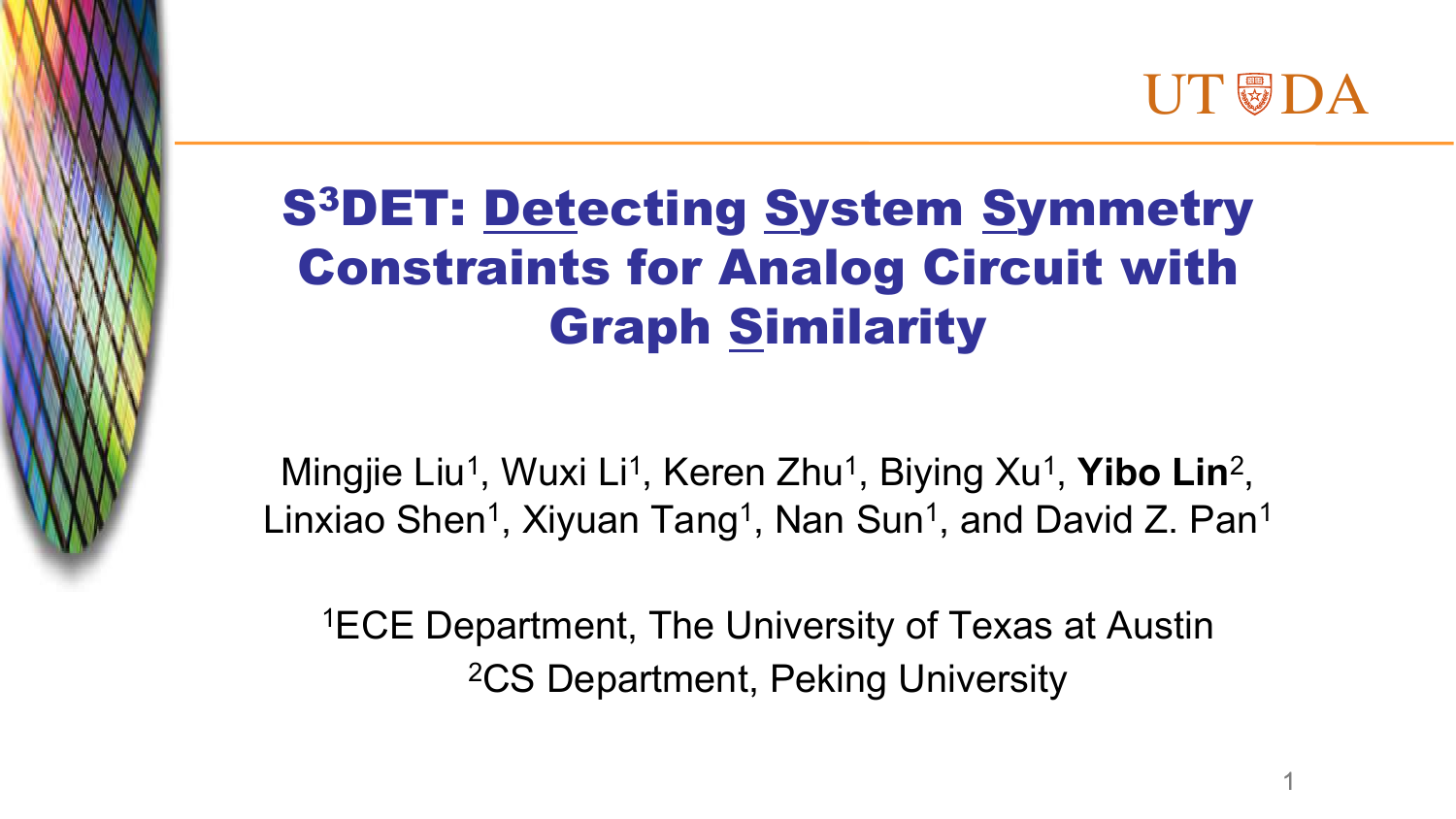# Analog/Mixed-Signal IC Design

- Typical modern SoCs:
	- Less than 25% total die area for analog; however, 75% or more design efforts



- Analog/mixed-signal IC design still heavily manual in various stages
	- Very time-consuming and error-prone

*Image Sources: IBS and Dr. Handel Jones, 2012* 2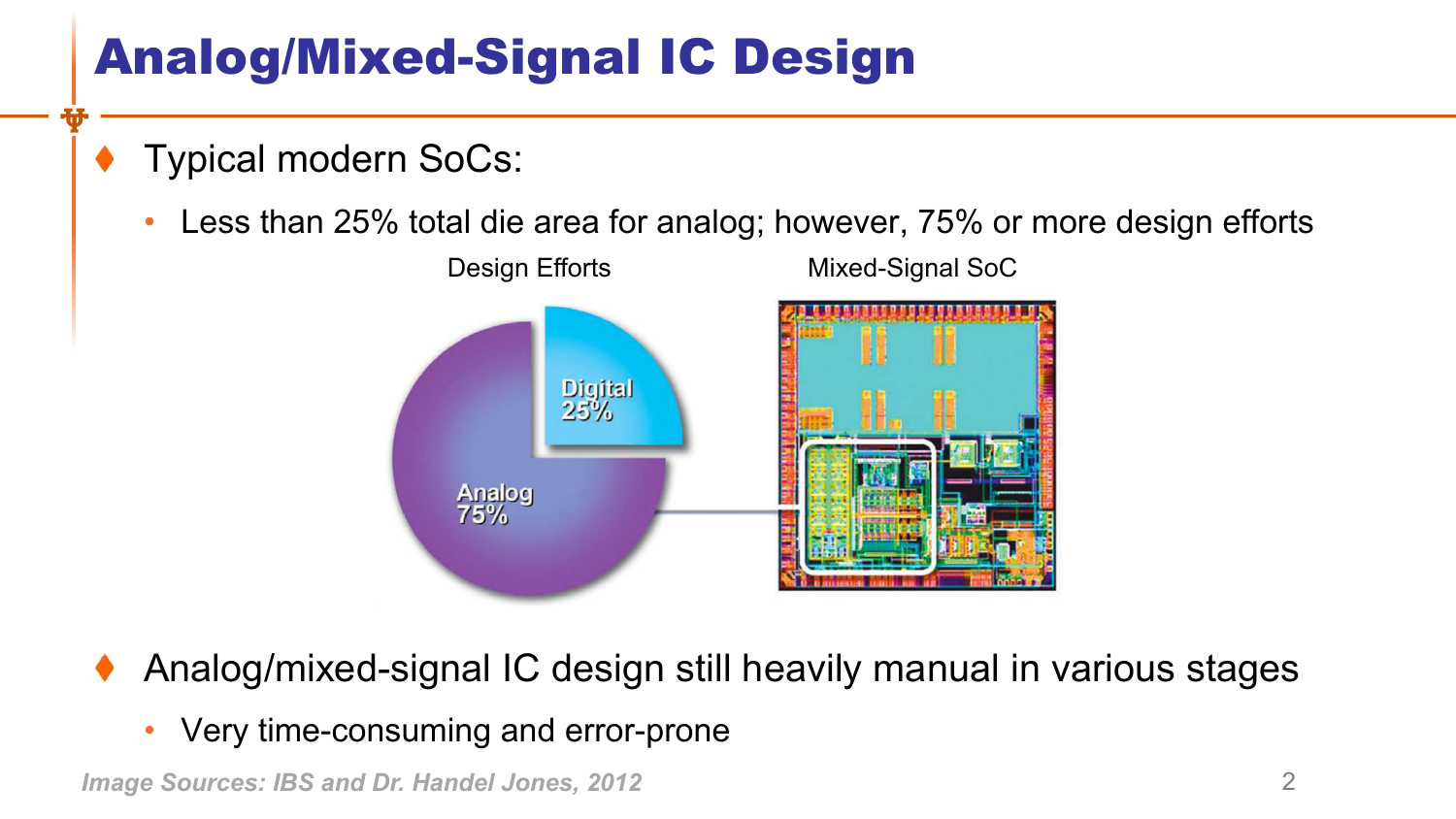## Challenges in Analog Layout Automation

- Heavily rely on geometric constraints
	- Need to guarantee precise properties
	- Symmetry and ratio matching between devices



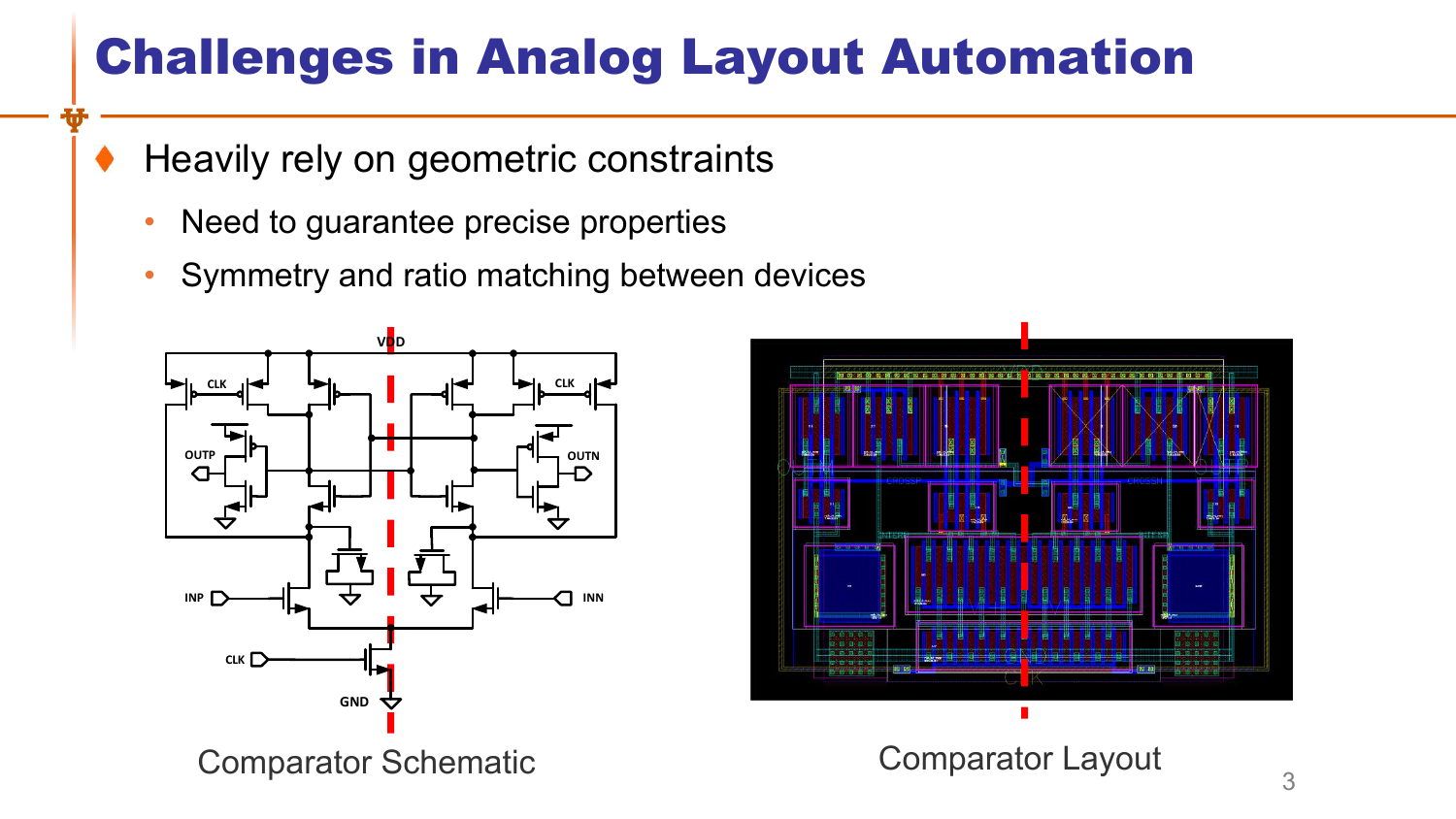System designs require matching between building block cells



Time-Interleaved SAR ADC Die Photo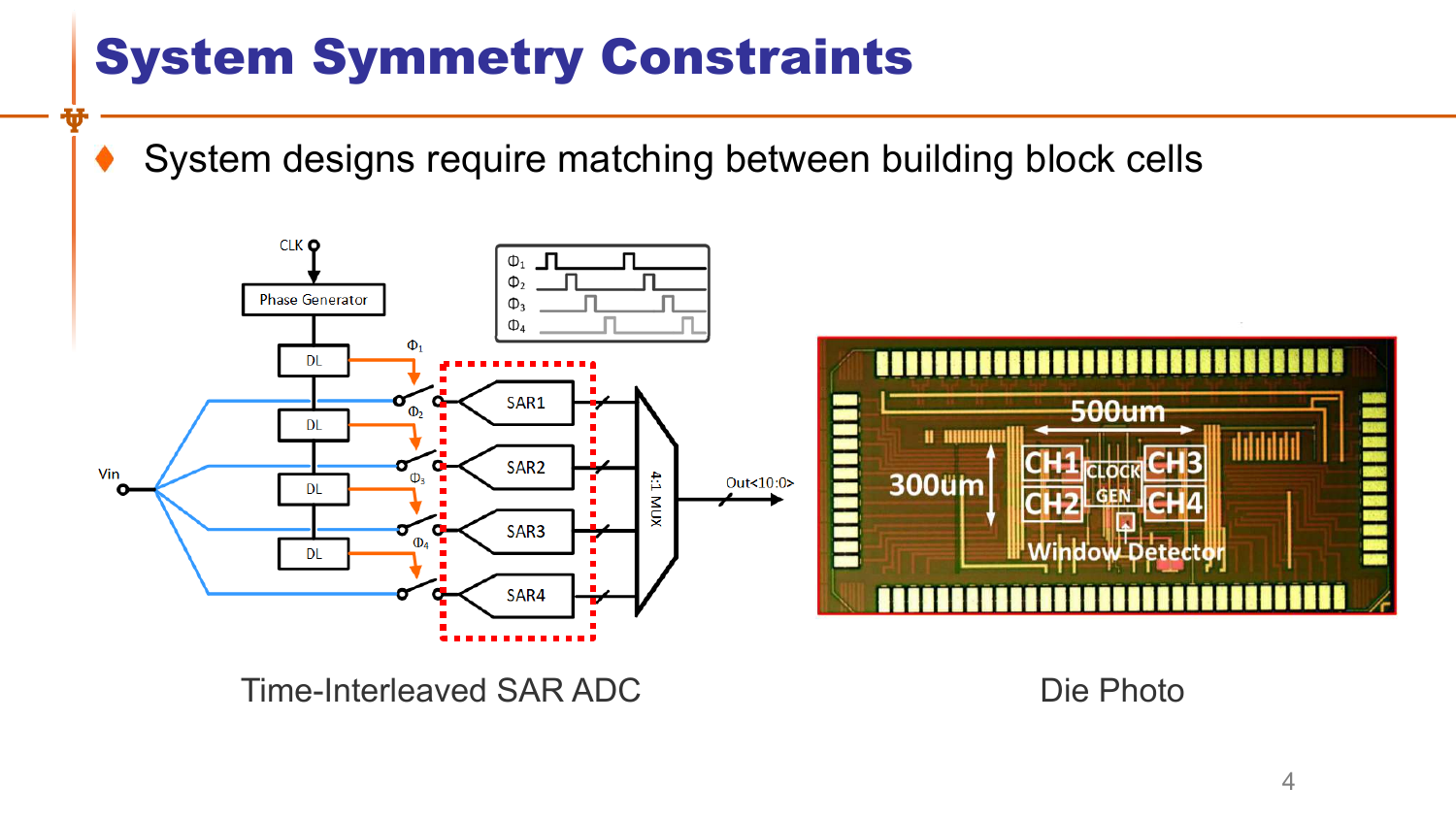- Mismatch could cause significant system performance degradation
	- 0.1% mismatch in clock timing would result in 15dB SNDR degradation
	- Require calibration (design techniques) + careful implementation (layout)



Mismatch in clock skew between SAR channels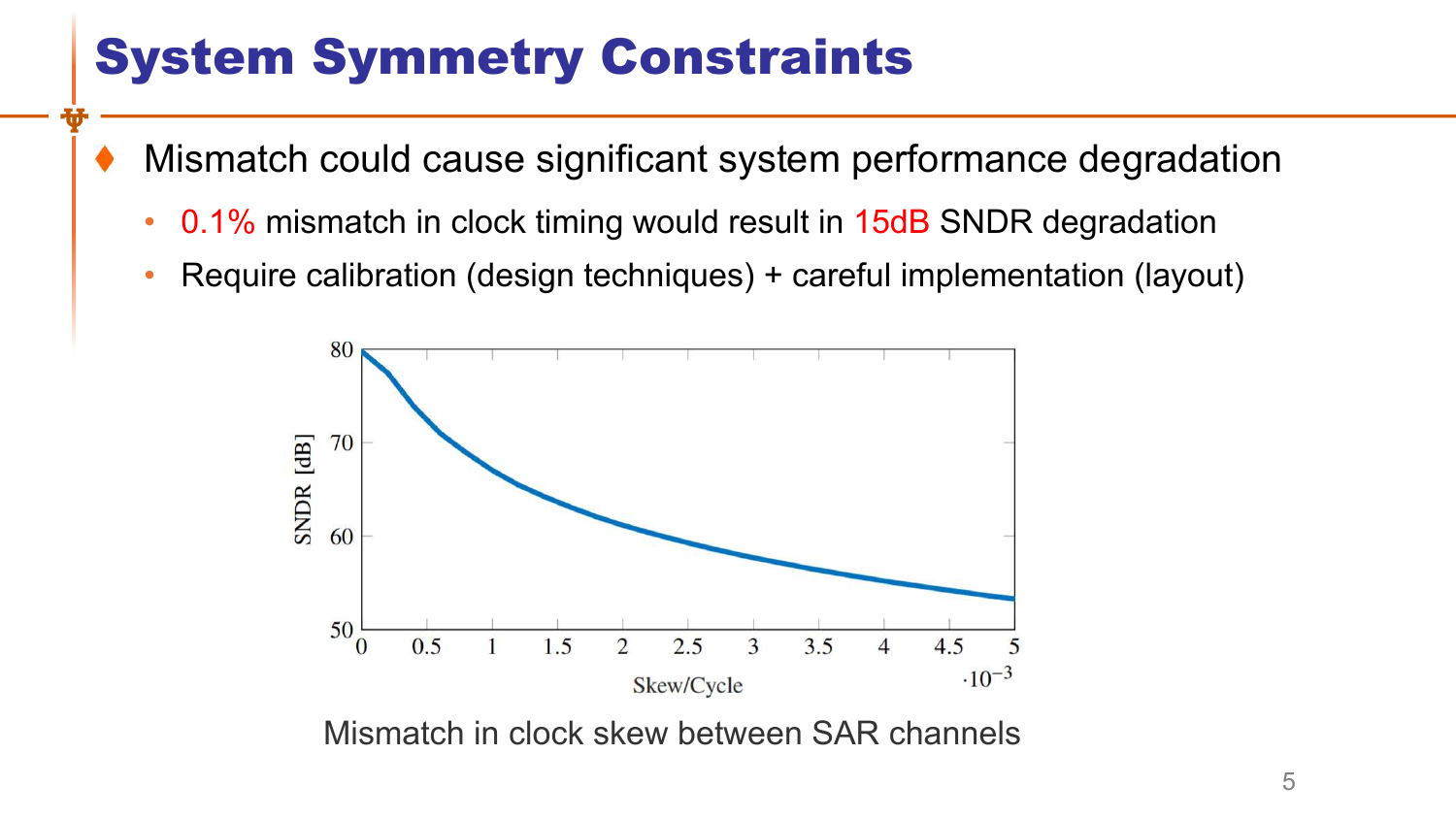# Prior Works: Symmetry Constraint Detection

- Prior works focus on level symmetry constraints for building blocks
	- Symmetry between transistors (Mosfets and BJTs)
- Sensitivity analysis [Charbon, ICCAD'93]
	- Identify geometry constraints through electrical simulations
- Graph matching algorithms
	- Graph automorphism + signal flows [Hao, ICCCAS'04] [Zhou, ASICON'05]
	- Template circuit + subgraph isomorphism [Wu, ECCTD'15]
	- Pattern library + structural signal flow graphs [Eich, TCAD'11]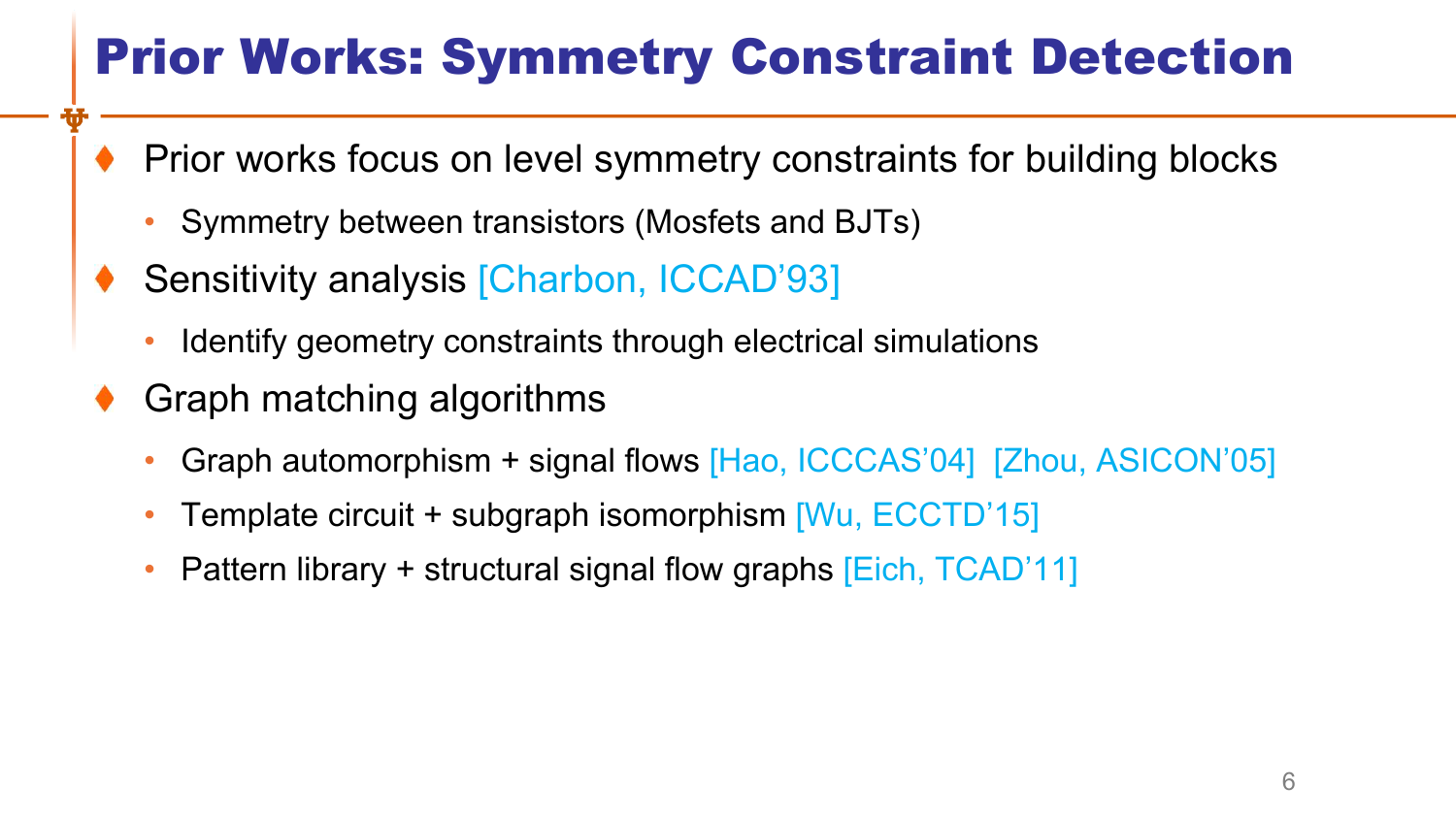# Prior Works: Symmetry Constraint Detection

- Prior works face significant challenges when migrating to systems
	- Sensitivity analysis is unaffordable for system level designs: Transistor level spice simulations of ADCs take hours
	- Graph matching algorithms are computationally expensive: System designs normally consist over hundreds of devices
	- Difficult to generate templates/patterns for systems designs: Highly flexible and custom-designed architectures and circuits
	- Passive devices are critical in matching constraints: Capacitors and resistors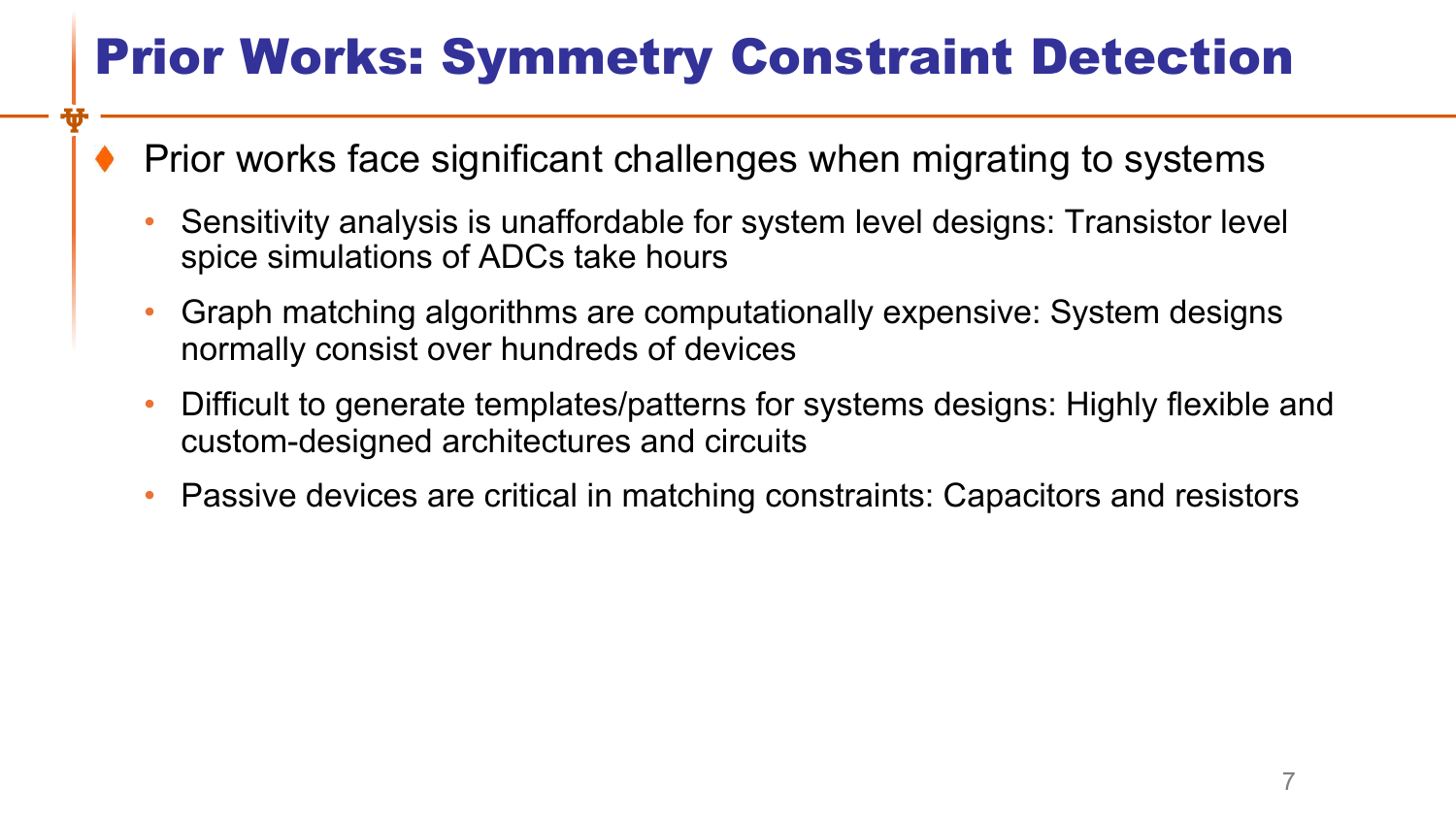- System design netlists contain hierarchy
	- Normally already well-partitioned based on functionality
	- Yield important design considerations
	- An over-simplified example:



Hierarchical Netlist Extracted Hierarchy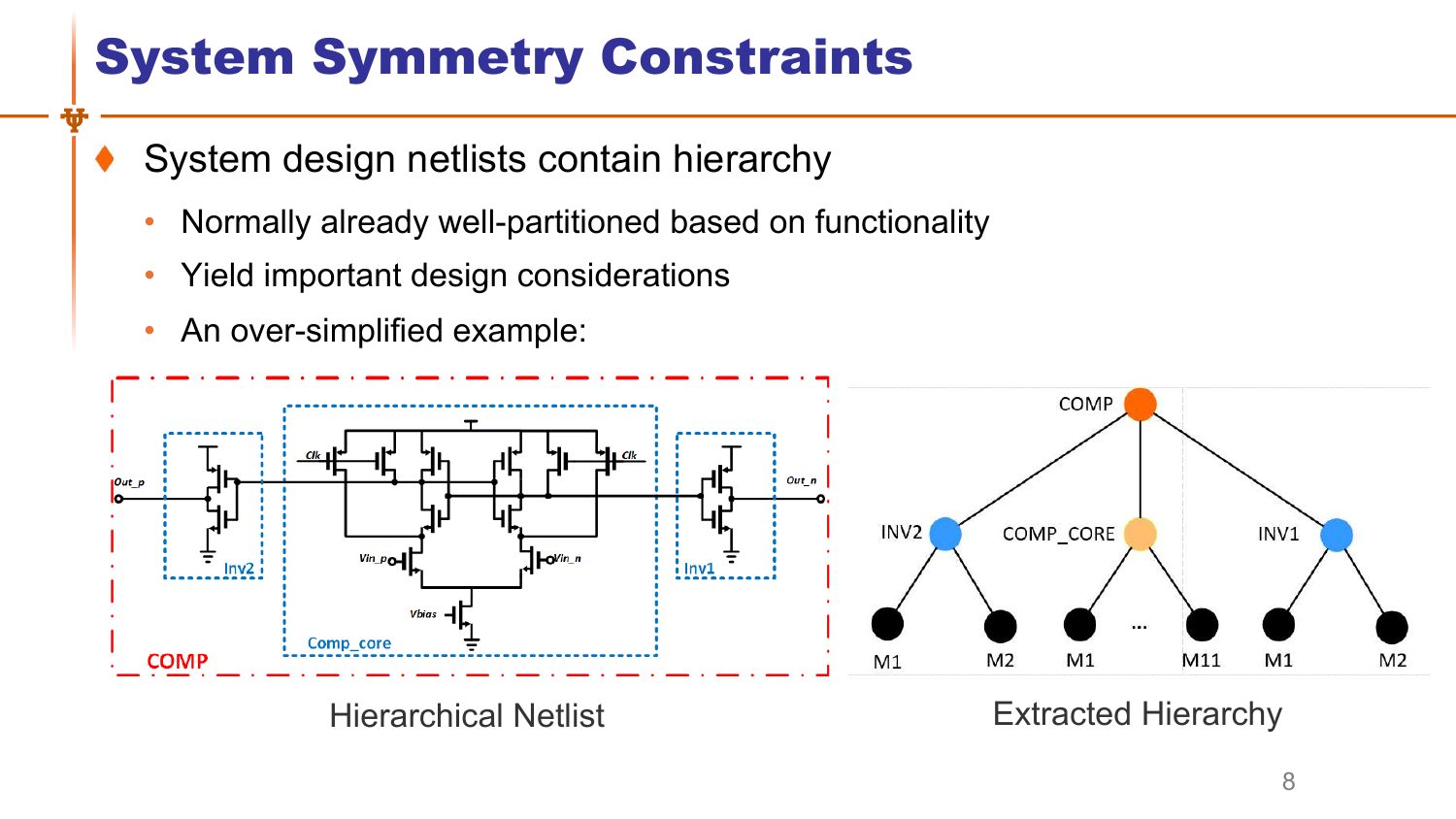- System symmetry constraints:
	- Each node in the hierarchy tree should consist constraints between its children

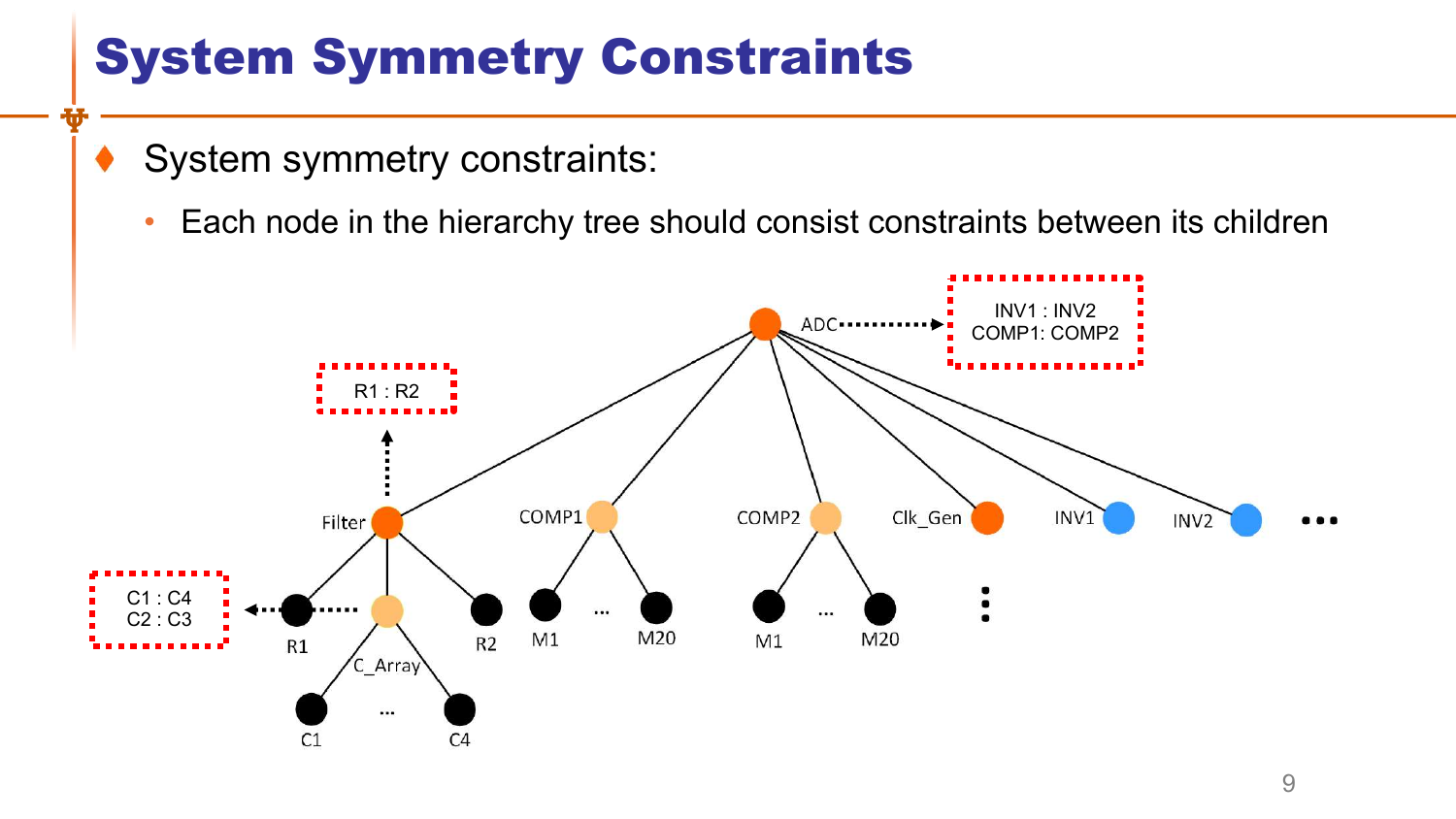- Netlist preprocessing
	- Label cells as digital or analog, propagate label through hierarchy tree
	- Generate symmetry candidates: cells with same labels
- Graph abstraction
	- Vertices: device and pins, Edges: connections
	- Easily extendable to passive devices



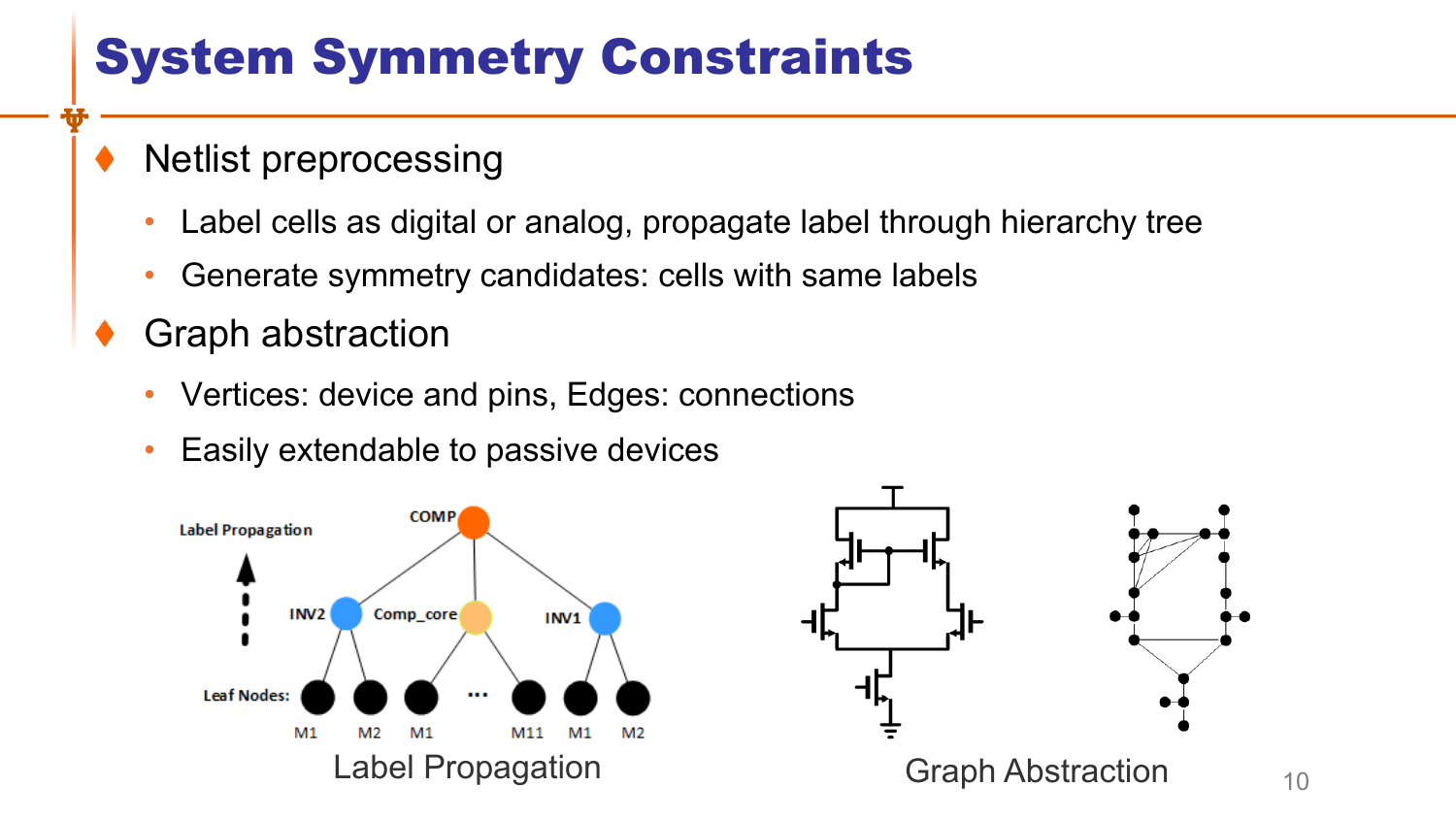#### Overall Flow of S3DET

For any  $v$  in the hierarchy graph: For any pair of children  $(g_1, g_2)$  of  $v$ : Compare  $(g_1, g_2)$  to identify symmetry constraint;

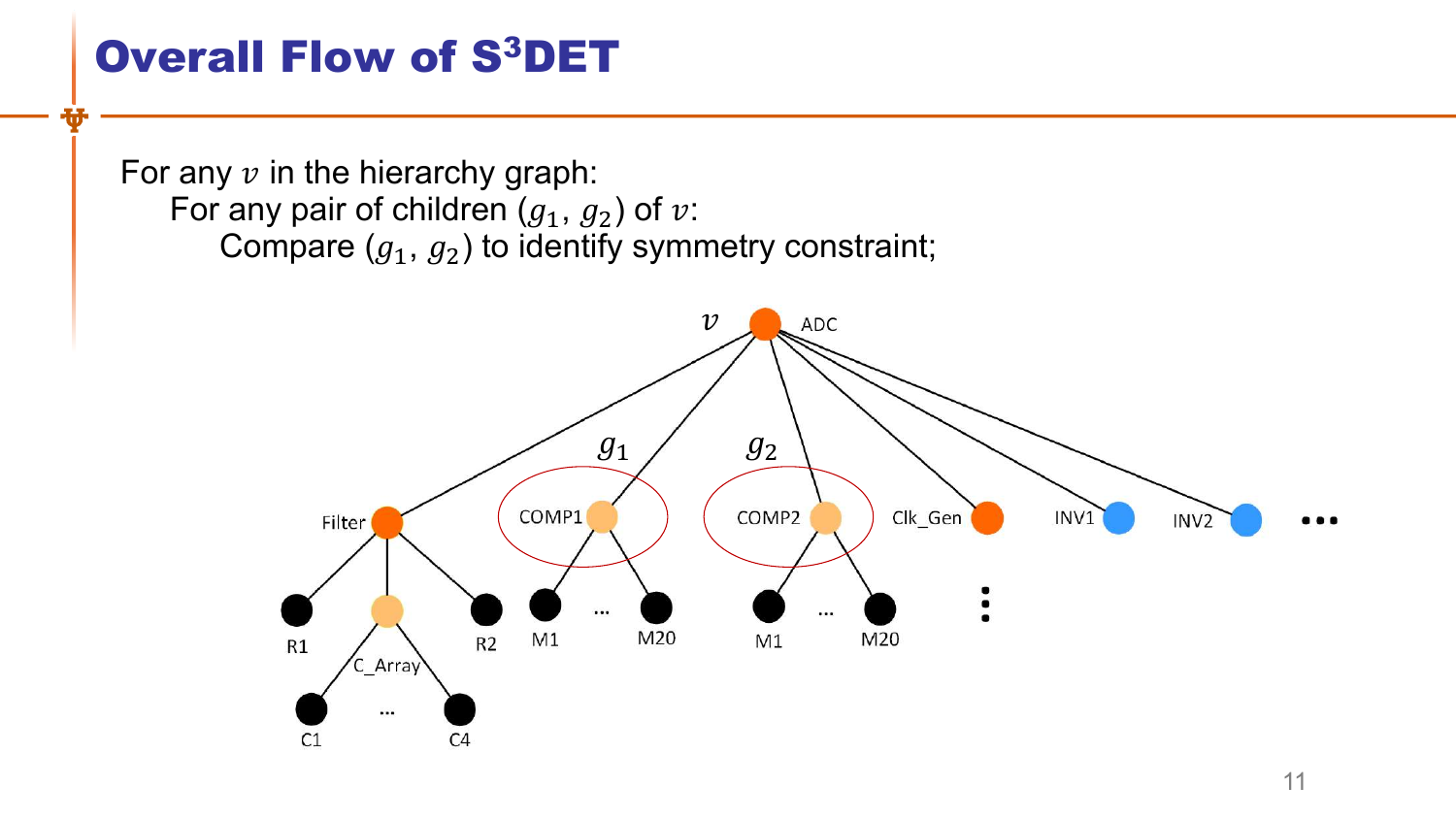

#### Symmetry ambiguity

- Only detecting subcircuits similarities does not work well in practice
- Designers tend to reuse building blocks if possible
- Widely used digital standard cells create lots of issues



- A, B, C, and D are the similar filters
- Only (A,B) and (C,D) need matching
- Over-constraints, such as (A,C) and (A,D) create overhead in layout parasitic or infeasible floorplans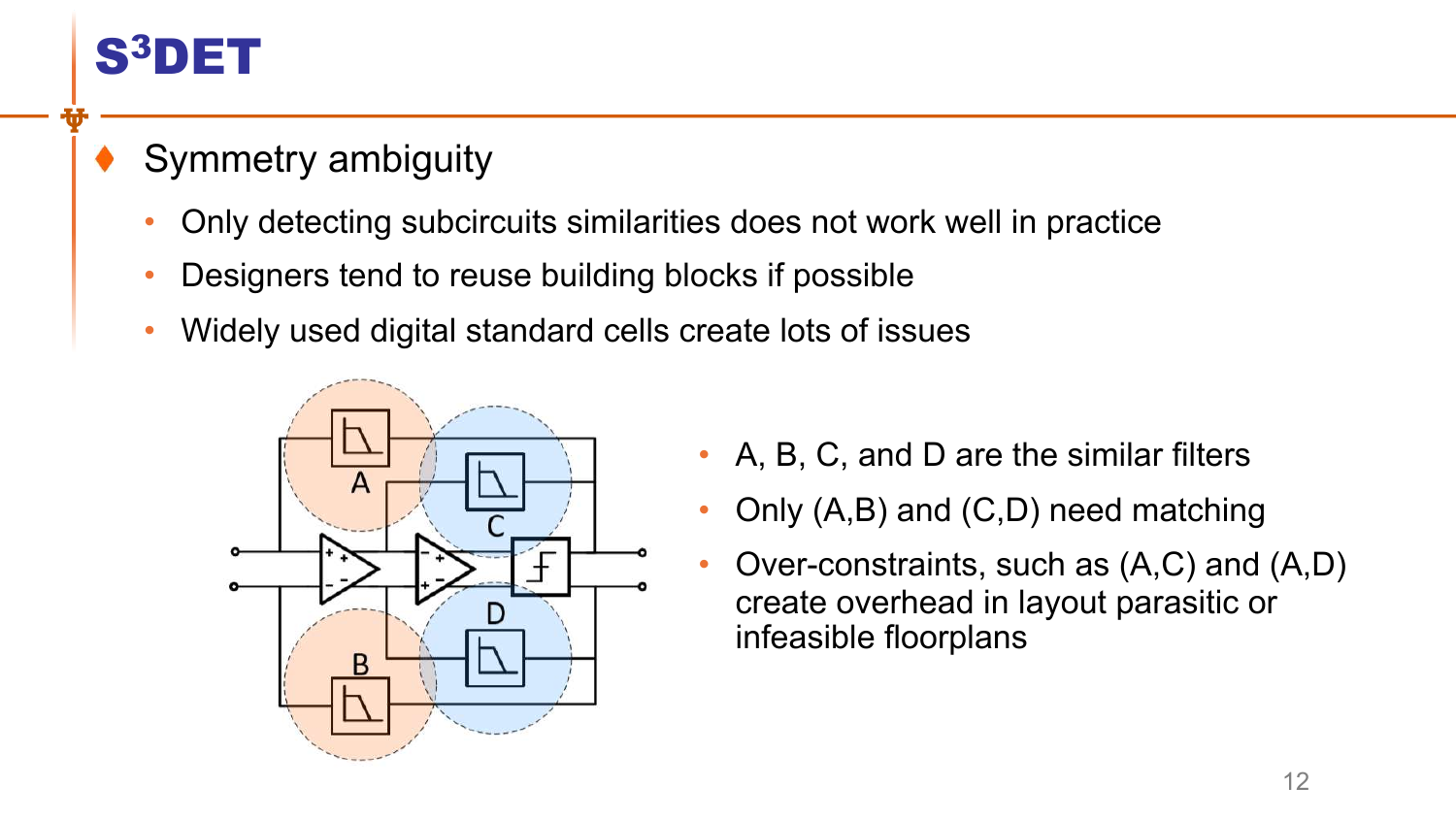### S3DET

#### Resolving symmetry ambiguity

- Extract neighboring circuit topology for each cell
- Determine symmetry based on extracted subgraph similarity



- A, B, C, and D are the same filters
- The neighboring circuits of A is more similar compared with B, than C
- Detect symmetry based on the "context" of the circuit system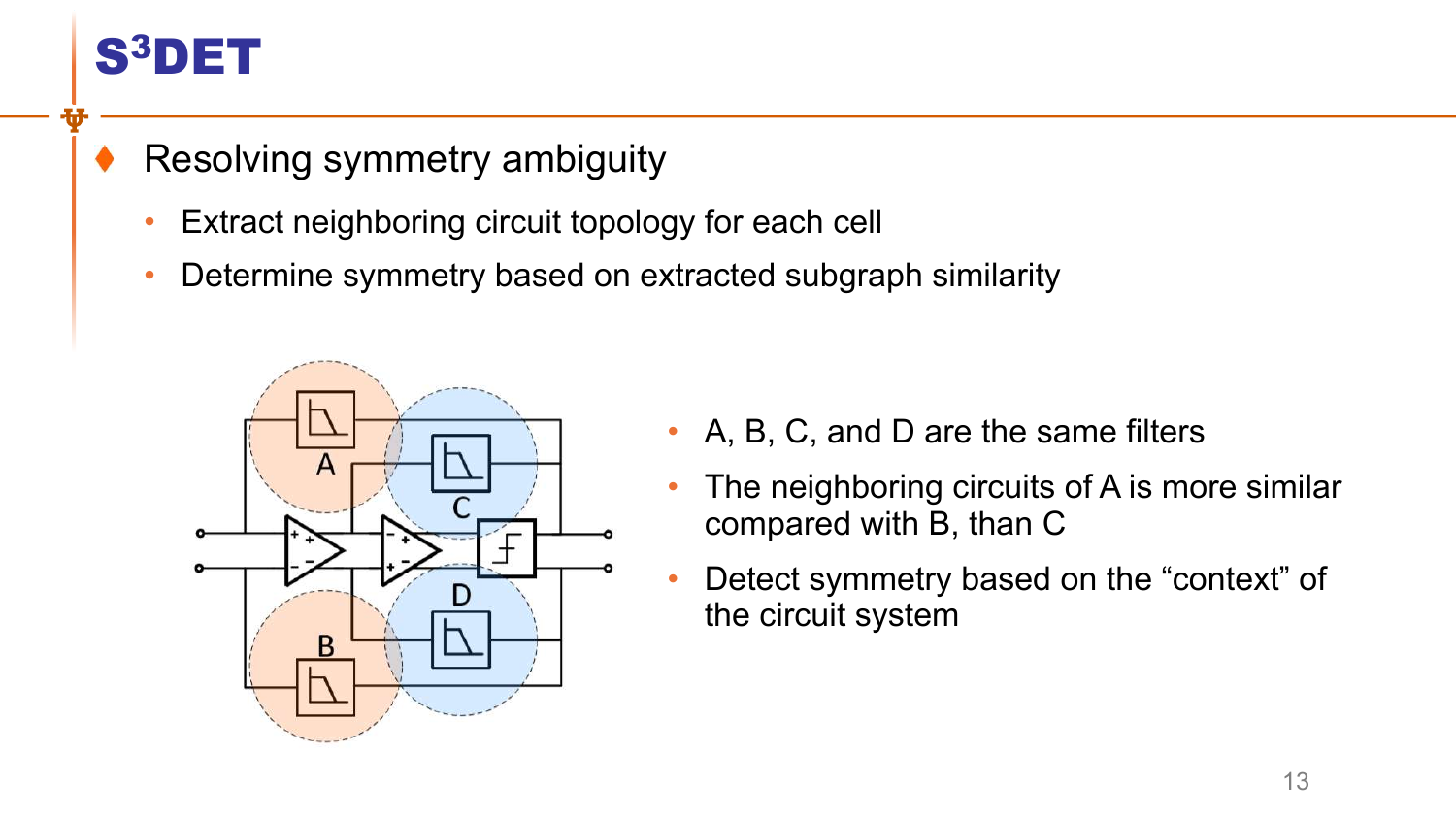## S3DET

Main Idea: Determine symmetry based on extracted subgraph similarity

- Q: Why extract subgraphs?
- A: Include neighboring circuit and system "context" to resolve ambiguity
- Q: Why graph similarity?
- A1: Graph isomorphism including neighboring circuits rare
- A2: Graph similarity provides numeric values for comparisons
- Problem1: We need a scalable graph similarity measurement.
- Problem2: How large subgraphs to extract?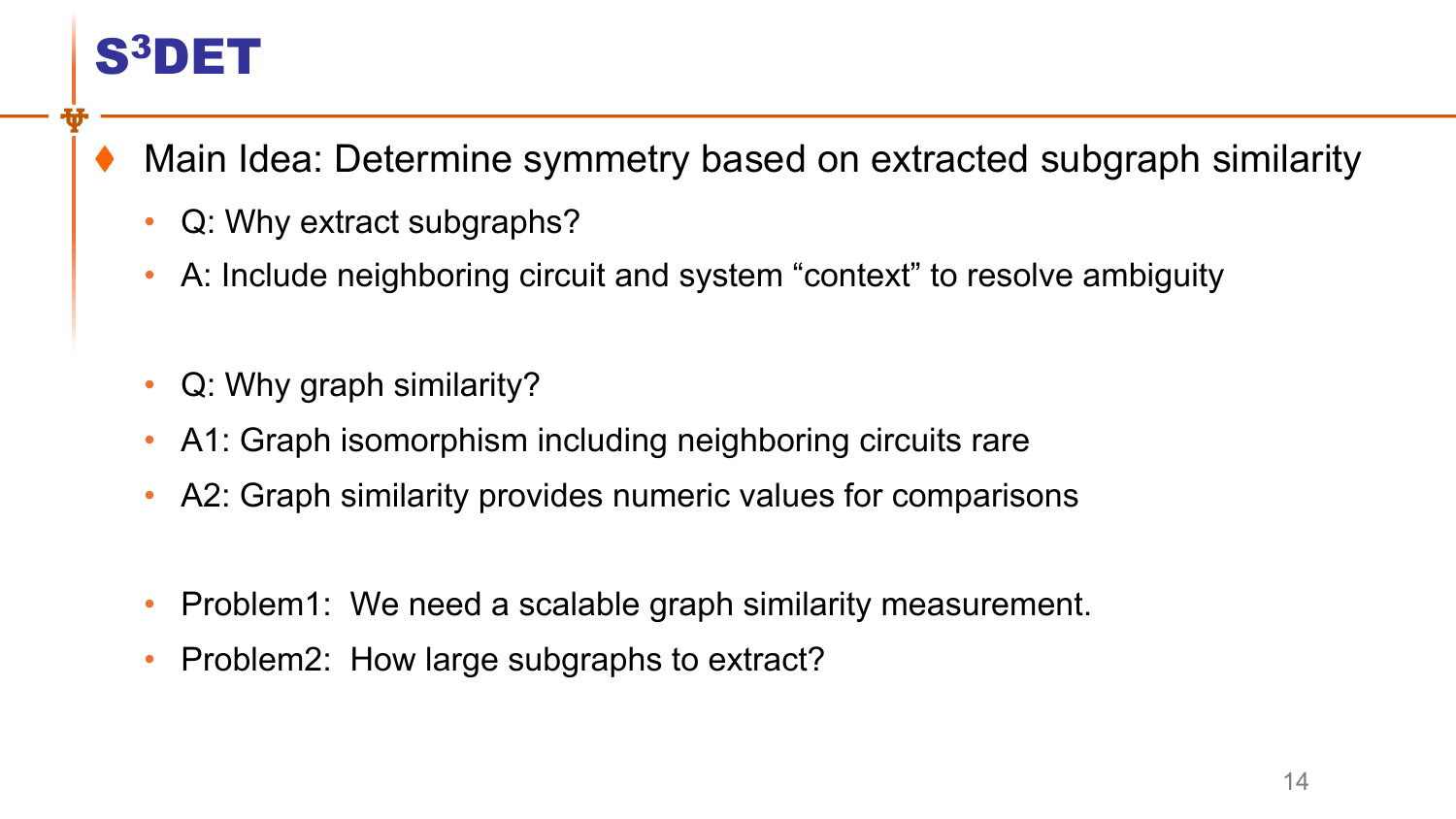# S3DET: Graph Similarity with Spectral Analysis

- Graph similarity with spectral graph analysis
	- Graph Laplacian matrix include both degree and adjacency information
	- Its eigenvalues measure node cluster cohesiveness and have been used to approximate sparsest cuts and VLSI circuit partitions
	- We use Kolmogorov-Smirnov (K-S) statistics

$$
D_n = \sup_{x} |F_{1,n}(x) - F_{2,m}(x)|
$$

- The p-value from the K-S test measures the eigenvalue distributions similarity, which we use as the quantitative measurement for graph similarity
- The higher the p-value, the more similar the graphs

Gera et al., "Identifying network structure similarity using spectral graph theory", Applied Network Science, 2018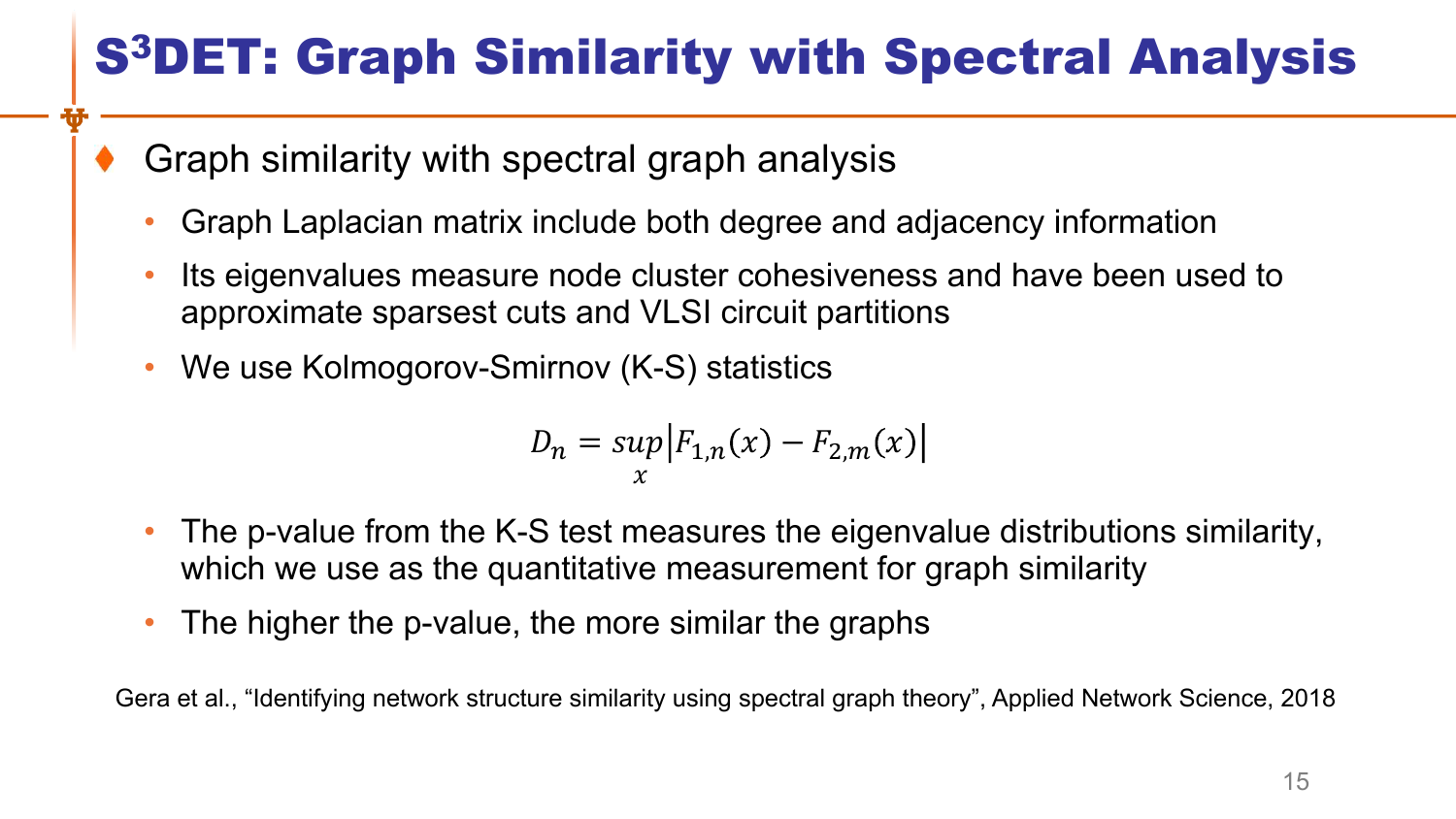# S3DET: Subgraph Extraction with Centrality

- How large subgraphs to extract?
	- Both too large and small subgraphs would result in over-constraints
	- Too large: both subgraphs are the entire system graph and always be isomorphic
	- Too small: does not include enough system context
- The subgraph size need to consider
	- The size of the subcircuits A, B
	- The proximity of the subcircuits  $dist(A, B)$
	- Calculate  $dist(A, B)$  with graph centers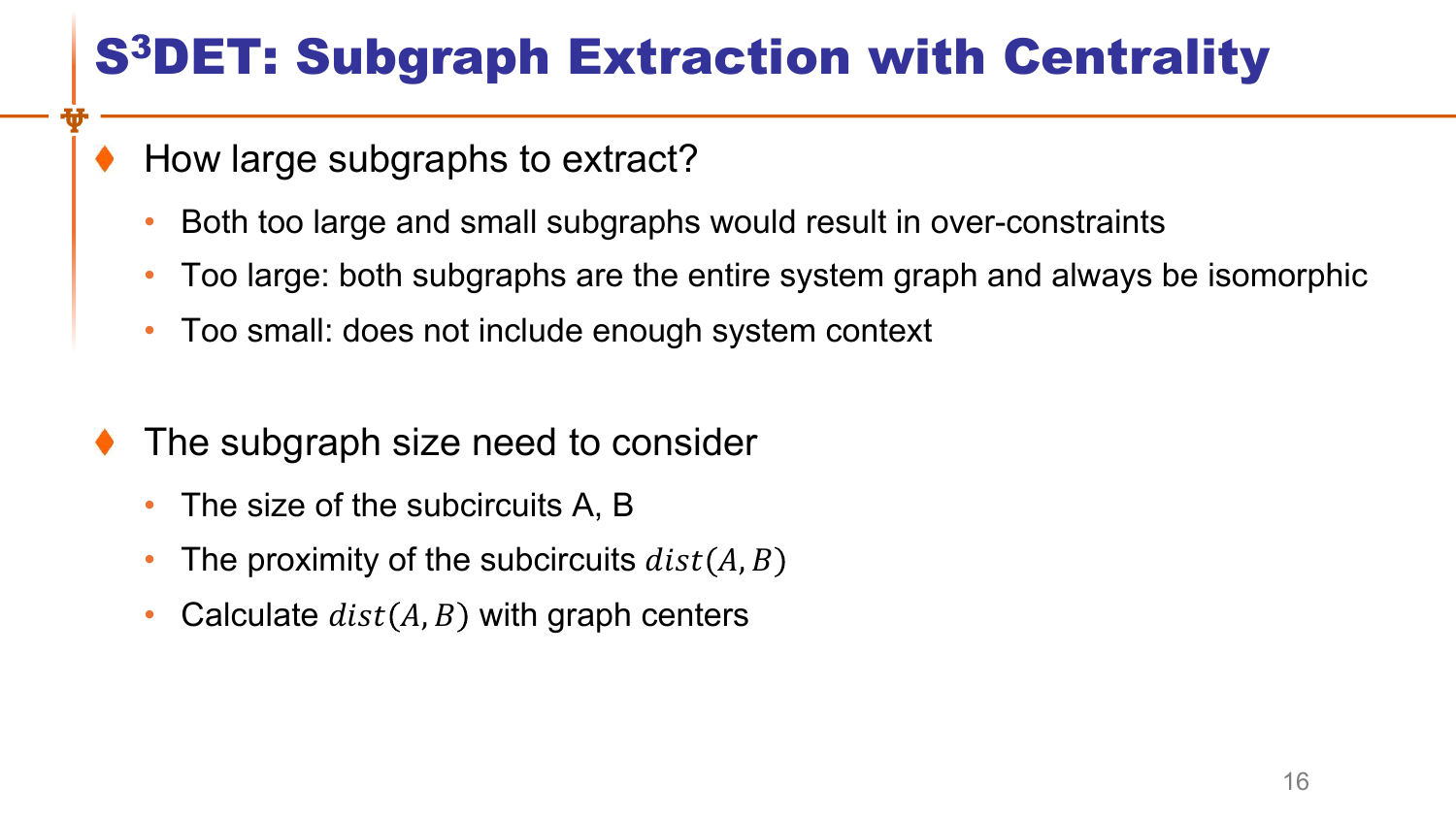# S3DET: Subgraph Extraction with Centrality

- Commonly used graph centrality measures
	- Jordan Center:

 $min$   $max$   $d(v, u)$  $\nu$   $\nu \in V$ 

• Eigenvector Centrality:

$$
\max_{v} \left( x_v = \sum_{u \in N(v)} x_u \right)
$$

• PageRank Center:

$$
\max_{v} \left( PR(v) = \vartheta \sum_{u \in N(v)} \frac{PR(u)}{\deg(u)} + \frac{1 - \vartheta}{|V|} \right)
$$

• We use the average of the three measures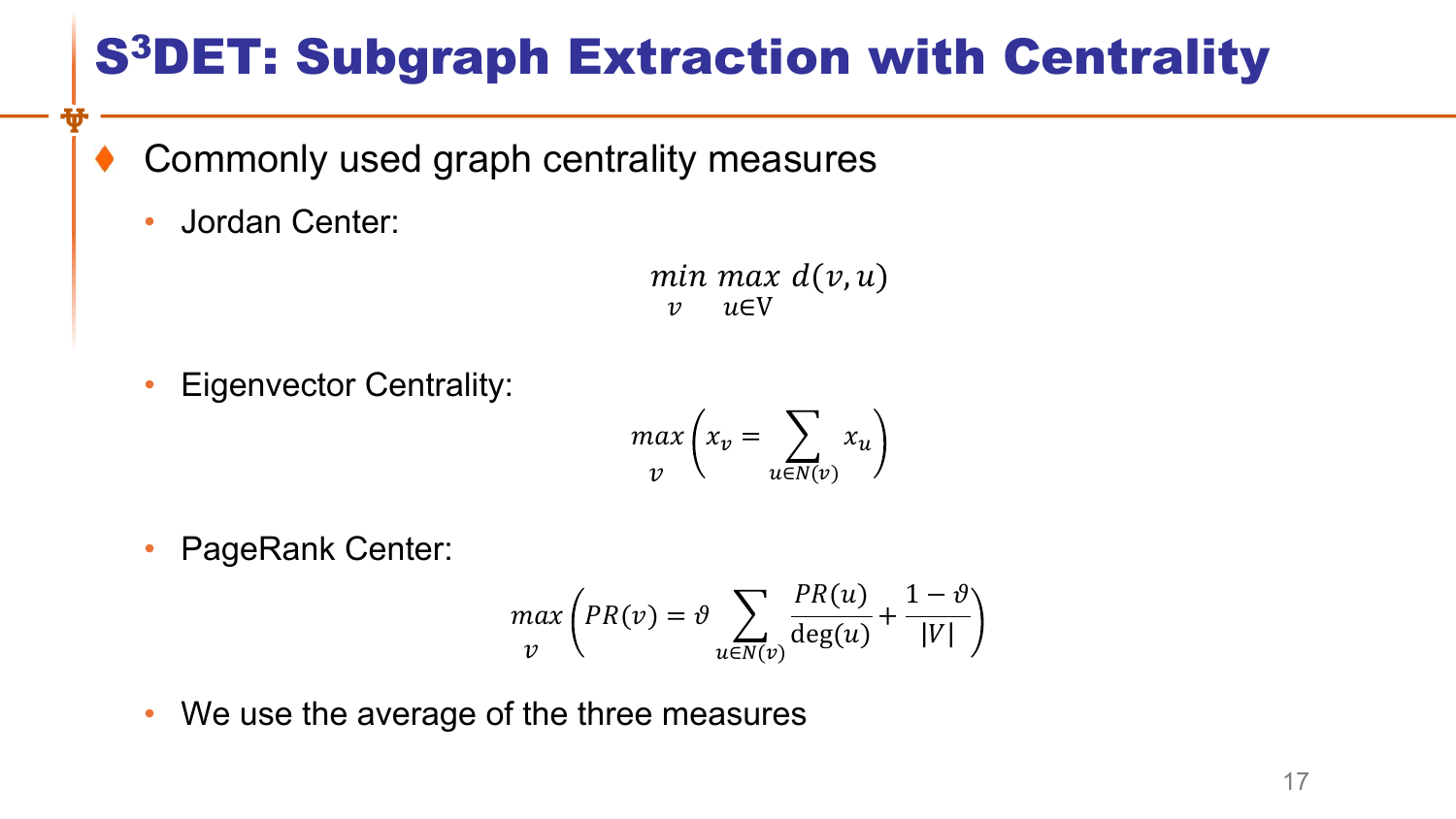# S3DET: Subgraph Extraction with Centrality

- Determining subgraph sizing:
	- Radius of subgraph =  $\frac{1}{2}$  $\overline{2}$  $dist(graphA, graphC)$
	- Similarity of (A,C) is low for the proposed subgraph radius and successfully filtered this over-constraint, while a small and large subgraphs lead to over-constraint



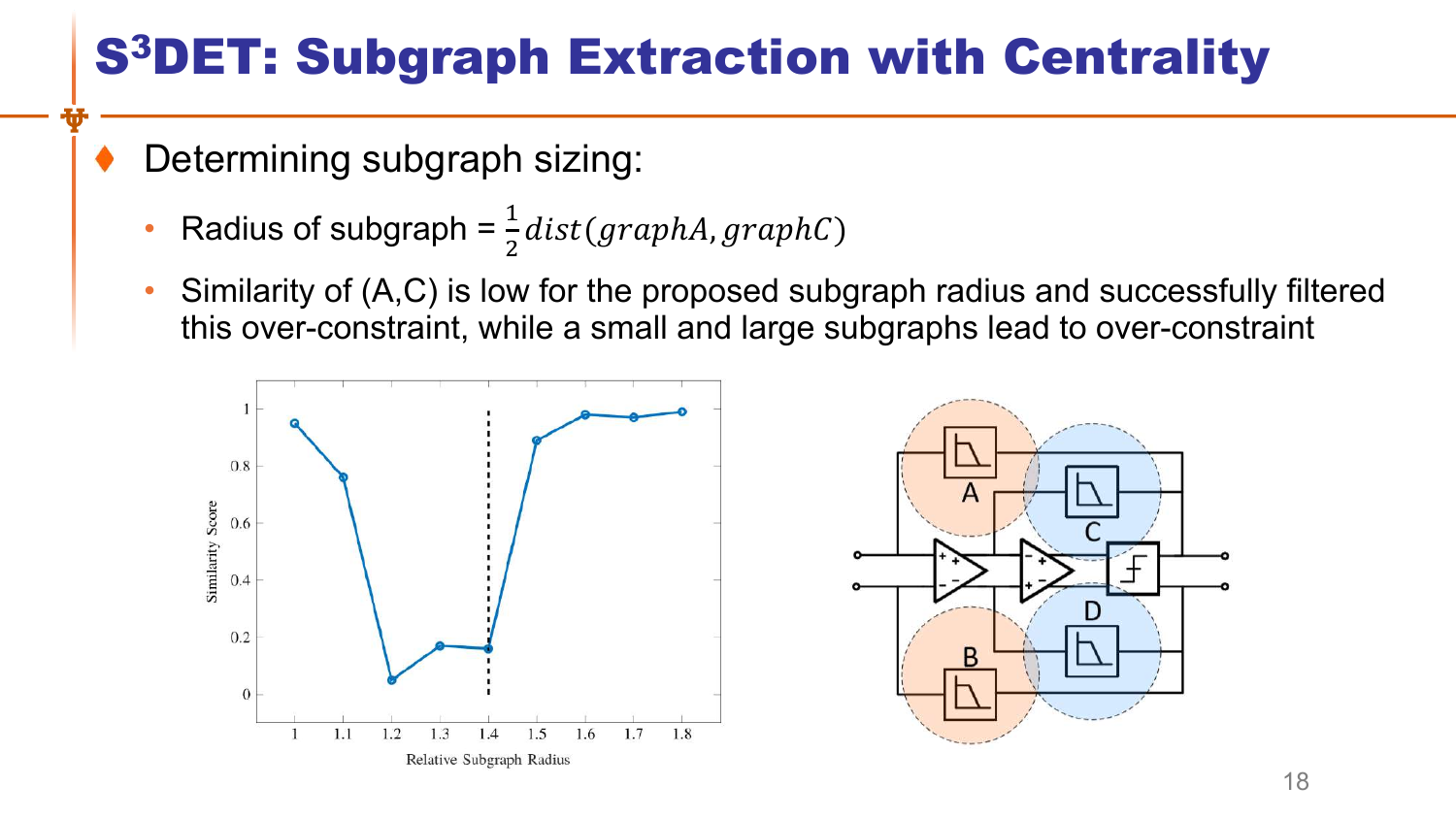### Experimental Results

- Tested S<sup>3</sup>DET on 3 ADC designs and compare with labels given ٠ by designers
	- $\checkmark$  1000+ nodes
	- $\sqrt{4000+$  edges

TABLE II: Statistics of ADC Designs

| Design | ADC Architecture             | #Valid Pairs | #Nodes | #Edges |
|--------|------------------------------|--------------|--------|--------|
|        | $CT \Delta\Sigma$            | 190          | 1300   | 4158   |
|        | <b>SAR</b>                   | 776          | 2924   | 7427   |
| Ш      | $CT \Delta\Sigma$ SAR Hybrid | 1229         | 4618   | 11674  |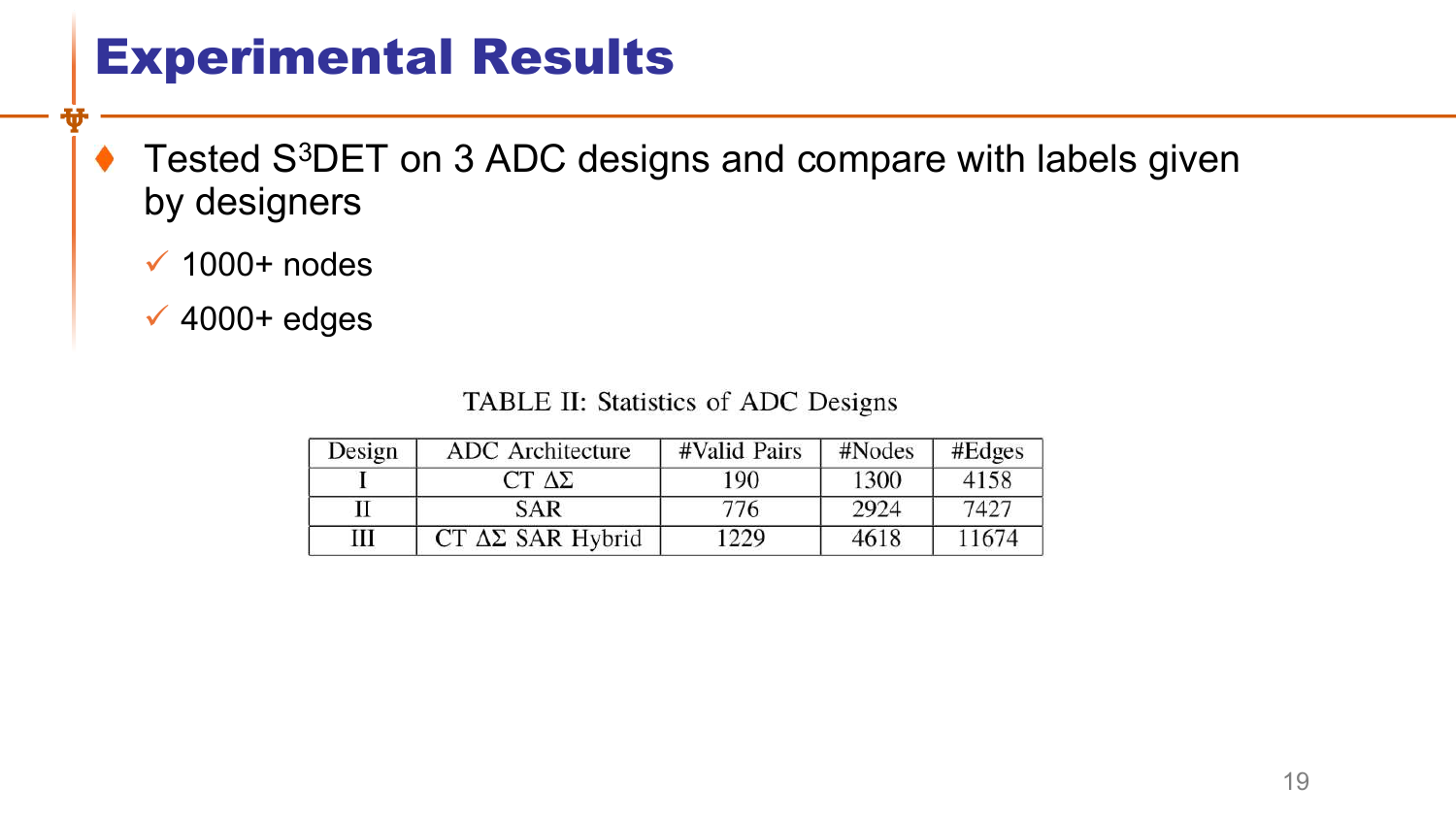### Experimental Results

- Different graph centrality have different results
- Baseline is only matching cell topology
- Overall lower false alarms (less over-constraints) with comparable accuracy and precision



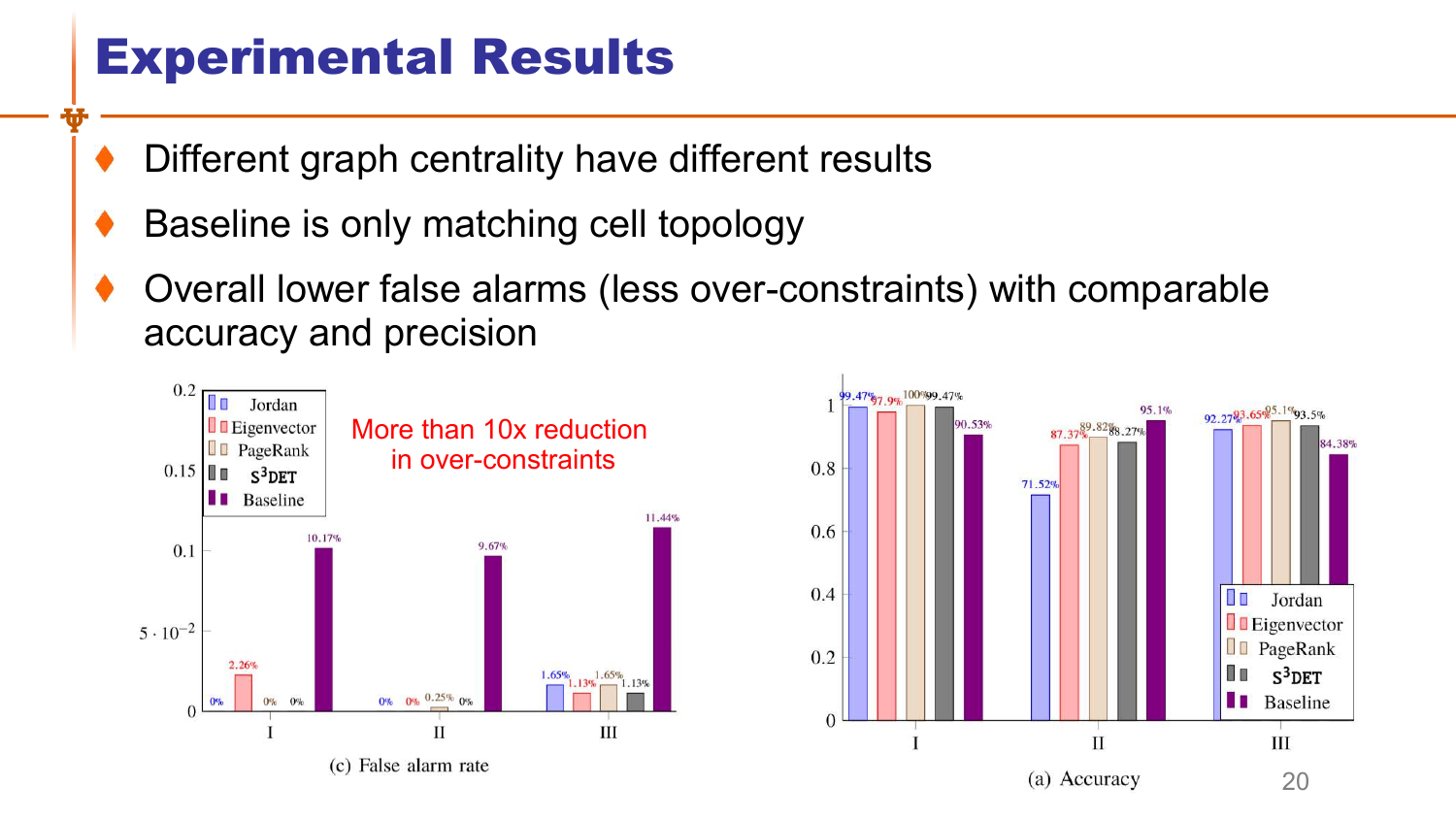### Experimental Results

- Different graph centrality have different results
- Baseline is only matching cell topology
- Overall lower false alarms (less over-constraints) with comparable accuracy and precision

| Design | Jordan   | Eigenvector | PageRank |
|--------|----------|-------------|----------|
|        | 20.0s    | 9.5s        | 10.7s    |
|        | 8m37.7s  | 4m13.6s     | 10m29.0s |
| Ш      | 13m52.8s | 8m34.2s     | 13m13.9s |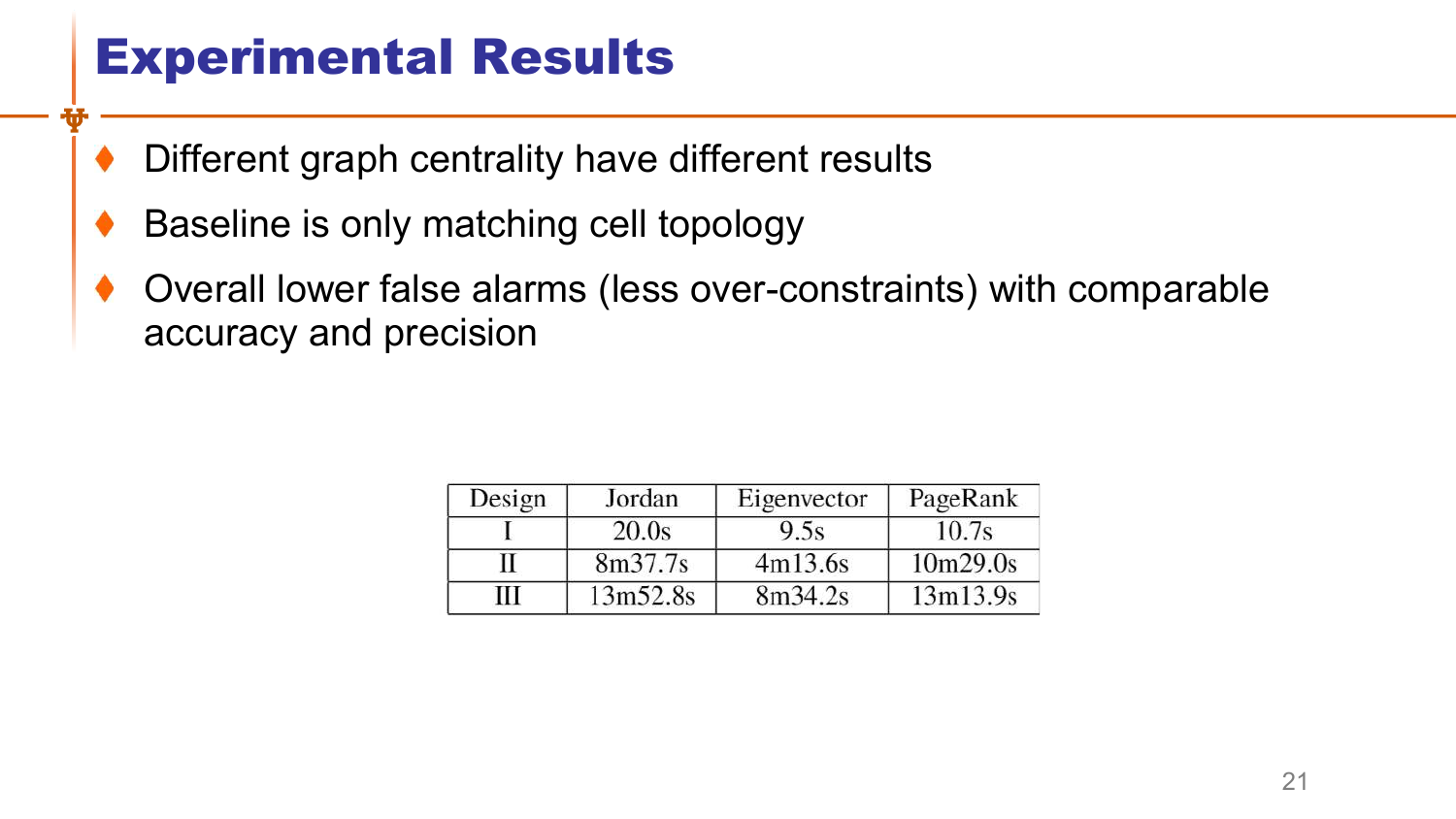### Conclusions and Future Work

- Conclusions:
	- S<sup>3</sup>DET: Method of detection system symmetry constraints
	- Subgraph extraction with graph centrality
	- Graph similarity with spectral graph analysis
	- Effectively resolve constraint ambiguity and reduce false alarms
- Future Work:
	- Extend to array-like regularity constraints
	- Fully automated layout generation for system level AMS designs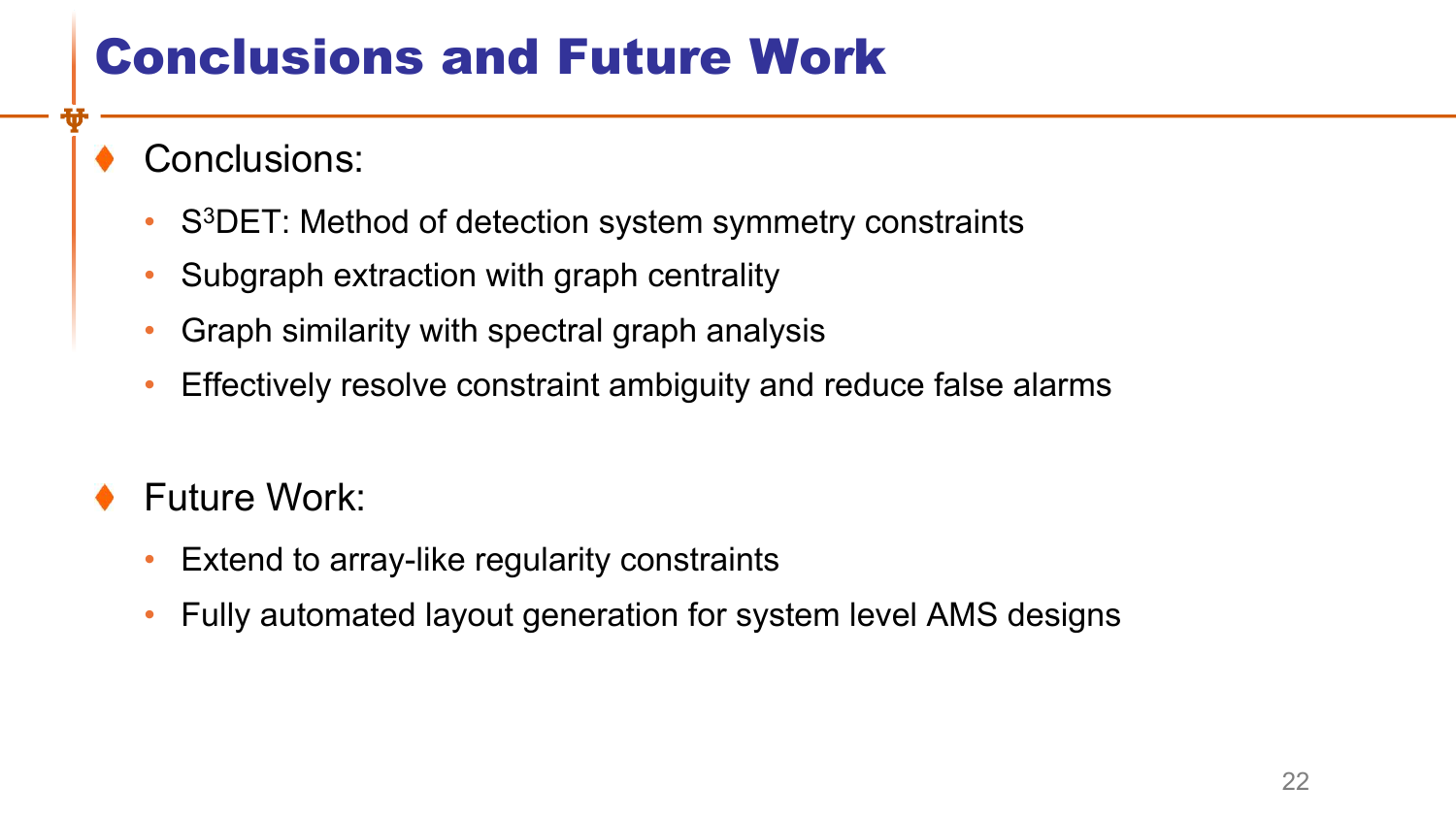

### Thank You

The picture can't be displayed.